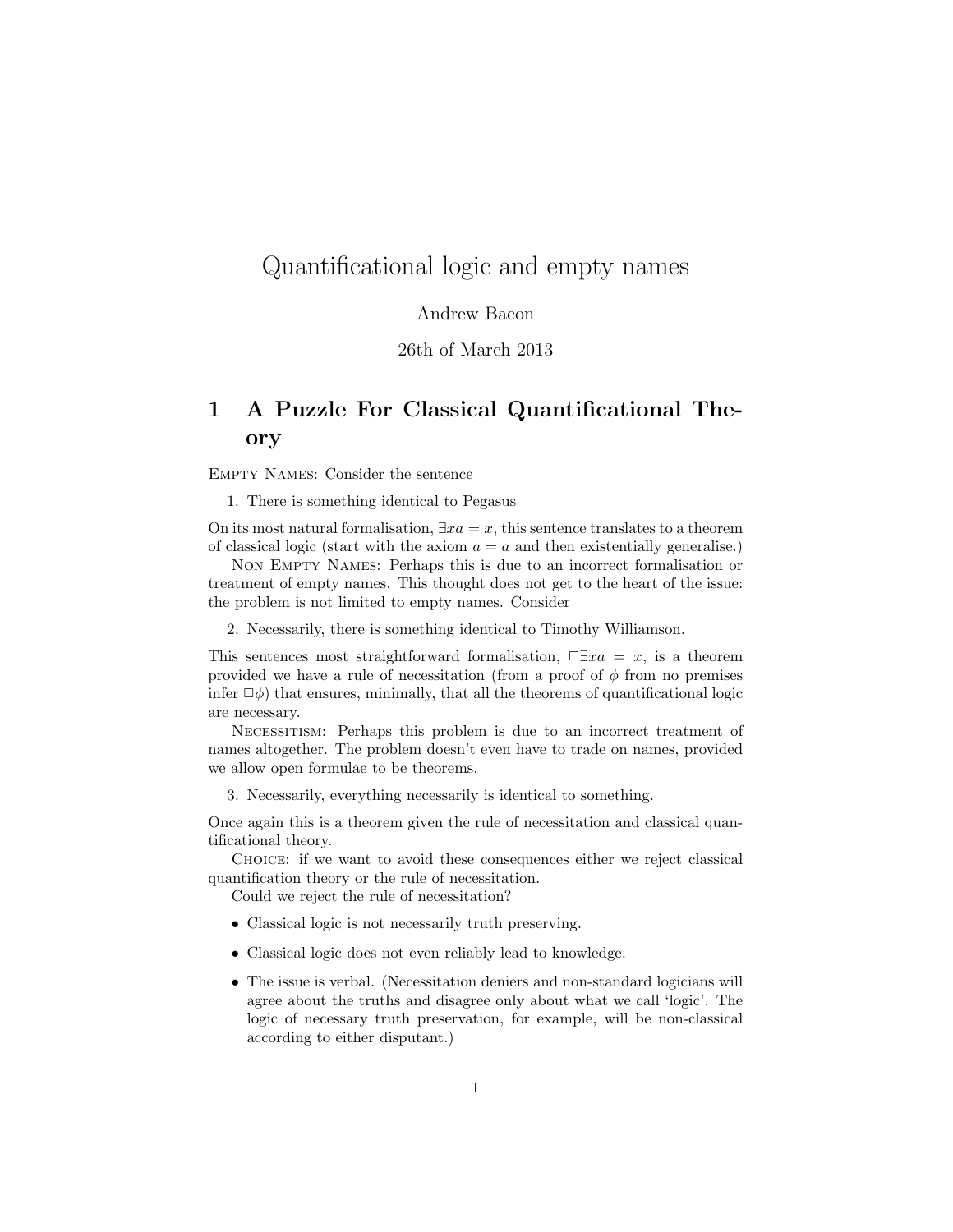#### 2 Free Logic

How should we replace classical logic? In the first two cases we only used existential generalisation and the self identity axiom (some free logicians deny the latter, but we can run similar problems without using the self identity axiom.)

My favoured solution (which I believe is the earliest system, discovered by Kripke and Lambert) is to take a completely standard axiomatisation of classical logic with identity and replace universal instantiation (UI) with its universal closure (CUI):

UI  $\forall x \phi \rightarrow \phi[t/x]$ 

CUI  $\forall y (\forall x \phi \rightarrow \phi[y/x])$ 

This is called 'positive free logic'. Some people strengthen the logic to a 'negative free logic' by allowing more instances of UI. Important points to note

- CUI looks like it is actually at least as strong as UI. Not so: getting from CUI to UI requires an instance of UI.
- There are other more complicated axiomatisations of positive free logic floating around which has lead to the impression that free logic is unwieldy and that there is no agreement about what the correct logic is. Note then that (1) the described system is exactly as complicated as classical logic and (2) these variant systems have the same closed theorems (they tend to only differ about how open formulae are treated.<sup>1</sup>)
- This formulation requires that the axioms for identity be present. Removing the identity axioms will remove some purely quantificational theorems; thus this axiomatisation is not conservative over its identity free fragment (unlike classical logic.)

Model Theory: the model theory for this logic is a very simple generalisation of classical model theory. One just relaxes the constraint that monadic predicates denote subsets of the domain (they may denote any old set), and similarly for nary predicates, and one relaxes the constraint that names denote members of the domain and that variable assignments map variables into the domain. This is often called 'Meinongian model theory' because names receive denotations that are not in the domain of quantification.

## 3 Are Empty Names Intersubstitutable?

Within the free logic literature a lot of attention is devoted to the following question:

<sup>&</sup>lt;sup>1</sup>I am talking only about the variant axiomatisations of positive free logic here. There is, of course, a substantial disagreement about whether the schema  $\forall x \phi \rightarrow \phi[t/x]$  is valid for atomic  $\phi$ .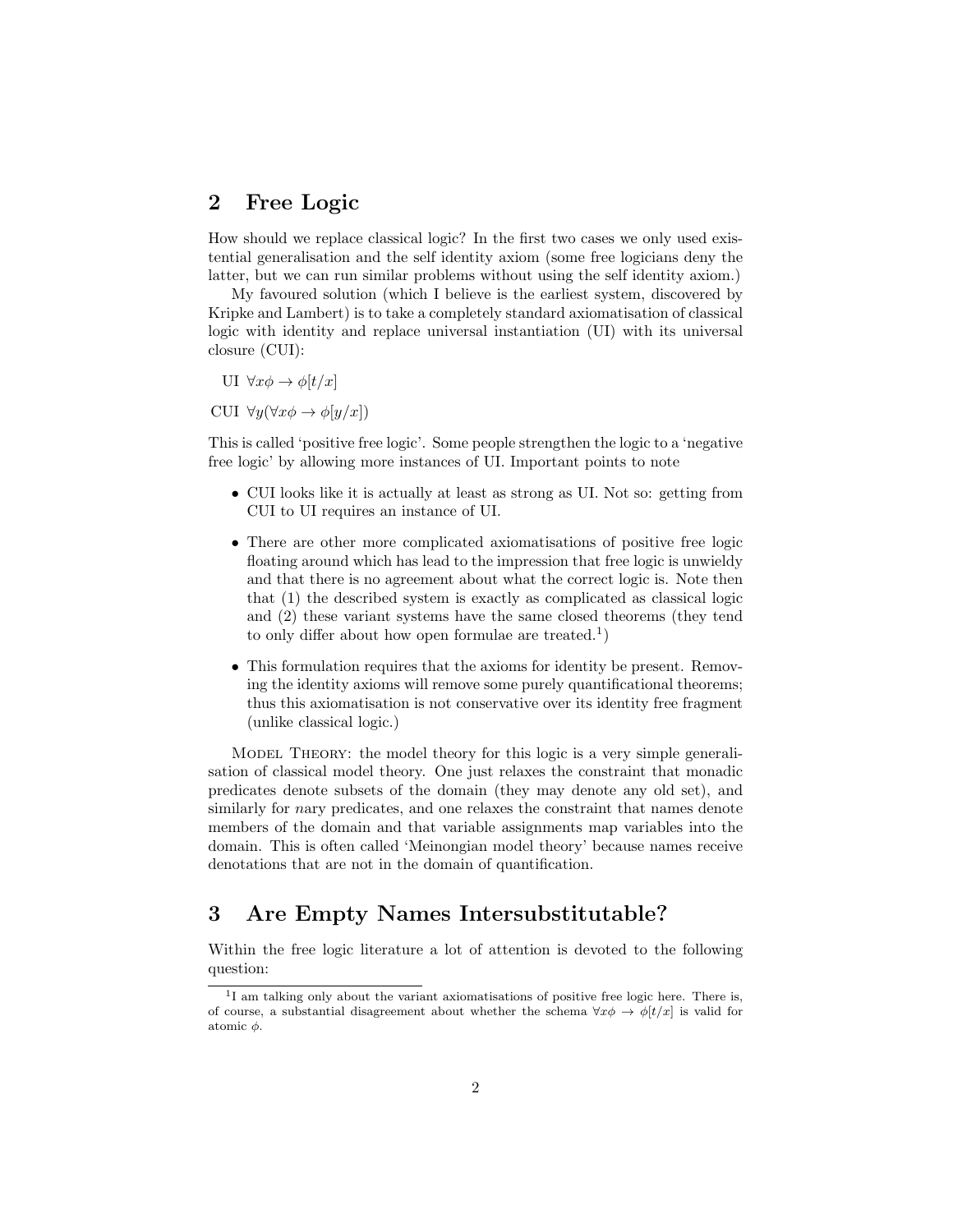Are atomic sentences involving empty names sometimes true, or are they always false/neither true nor false?

The view that atomic sentences containing empty names are never true motivates a slightly stronger logic than the one I have been endorsing.

My view is that atomic sentences containing empty names are sometimes true. However there is a lot of wriggle room concerning which sentences we class as atomic; presumably we can use the word 'atomic' in such a way that the thesis comes out true. To my mind the interesting question is not whether atomic sentences containing empty names are ever true, but whether empty names ever make an interesting semantic contribution to sentences in which they appear. The position that they don't make a semantic contribution might motivate the claim about atomic sentences, but it is a much more substantive claim.

The question I'd rather address is the following: can two distinct empty names have a different semantic profiles? On the assumption that they don't we should accept the following intersubstitutivity principle for empty names:

INTERSUBSTITUTIVITY If s and t are non-denoting terms then s and t are intersubstitutable for one another salve veritate.

INTERSUBSTITUTIVITY FORMAL  $\forall x (x \neq s \land x \neq t) \rightarrow (\phi \rightarrow \phi[s/t])$ .

Here  $\phi$  need not be an extensional formula.

There are a variety of putative counterexamples to the intersubstitutivity principle, all of which suggest to me that empty names often do make a significant semantic contribution to sentences in which they appear.

- 1. Intensional transitives: Botticelli painted Venus (but not Pegasus.)
- 2. Propositional attitudes: Alice thought that Sherlock Holmes (but not Watson) was a detective.
- 3. Counterfactuals: Had Holmes and Watson existed Holmes (but not Watson) would have been a detective.
- 4. PREDICATE MODIFIERS: Pegasus is a mythological horse-god.

Each of these problems can be run without involving empty names.

## 4 The Semantic Problem

Recall the Meinongian model theory

• Model theory is a way of characterising *inferences*. Once we have a sound and complete model theory for a collection of inferences, we can use it to verify whether an argument is valid, whether a set of sentences is consistent or inconsistent and so on.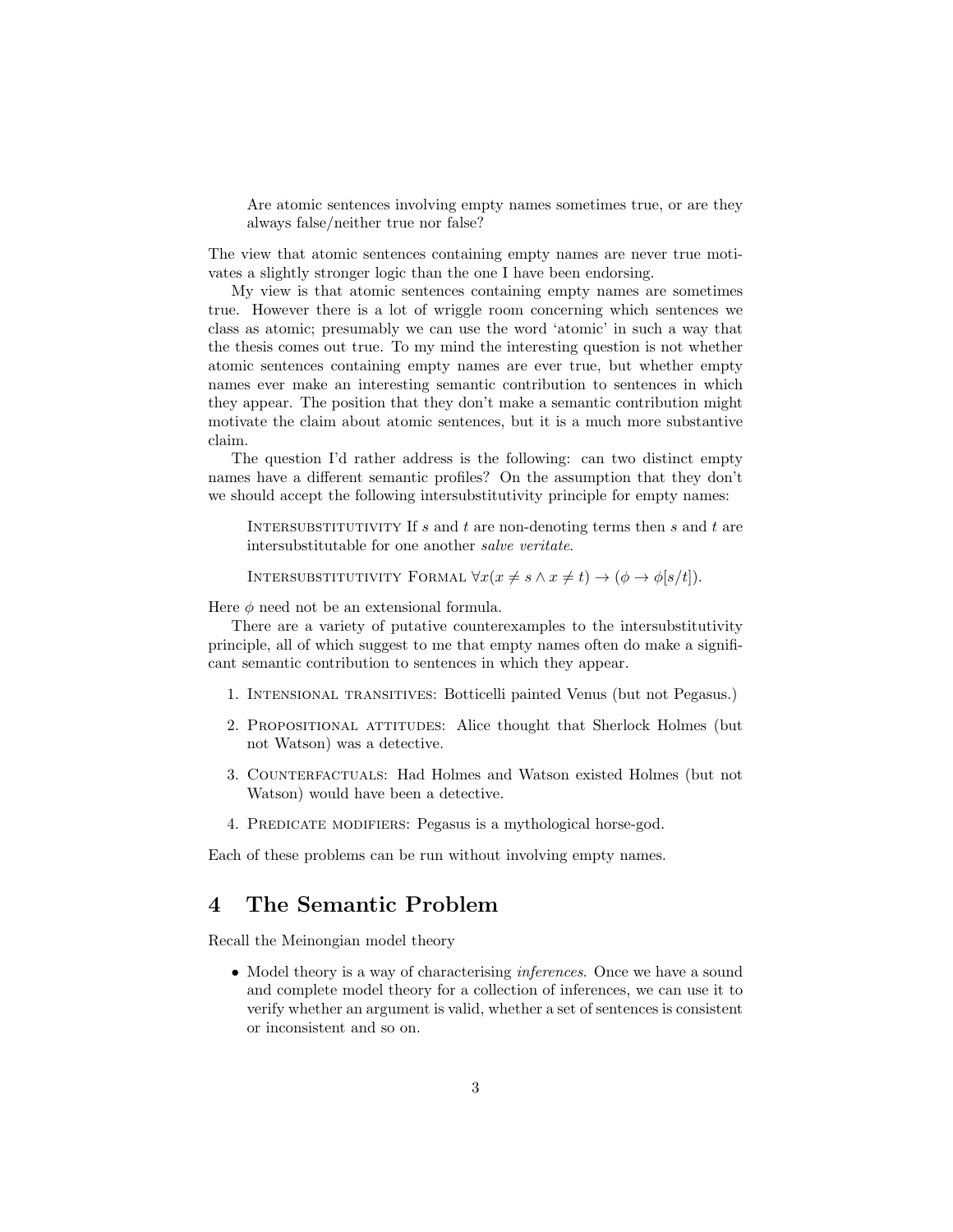• The Meinongian model theory does not provide a *semantics*  $-$  it tells us nothing about what is true and false.

The semantic problem is the problem of specifying the truth conditions for a sentence that contains an empty name.

- No Meinongian model can provide the truth conditions for the sentence 'there is nothing identical to Pegasus.'
	- For this sentence to be true 'Pegasus' must be assigned an object that is not in the domain of the model.
	- But if the domain really includes everything there is (which it should, since it's supposed to be the intended model) there are no objects outside the domain.
- Even though no Meinongian model is the intended interpretation, we can still justify its usefulness for characterising the notion of a valid inference.
	- A variant of Kreisel's argument: If an inference is provable in PFL it is surely truth preserving over the class of all interpretations (Meinongian or not), from which it follows that it's truth preserving over the smaller class of Meinongian models. Finally by the completeness theorem it follows that the inference is provable in PFL. Thus we have a closed loop of entailments: a sequent is provable in PFL iff it is truth preserving in all interpretations, iff it is truth preserving in all Meinongian models.

#### Two observations

- Note that the most natural meaning to assign the name 'Pegasus' would be Pegasus itself.
	- 'Pegasus' refers to Pegasus
	- 'is a mythological horse-god' applies to Pegasus.
- This might seem incoherent at first because surely we are also committed to the following:
	- 'Pegasus' doesn't refer to anything. ('Pegasus' is an empty name.)
	- 'is a mythological horse-god' doesn't apply to anything. (Since there aren't any mythological horse-gods.)
- Note, however, that these pairs of claims are not inconsistent in positive free logic.
- For some verbs are existence entailing (e.g. 'jumps', 'walks', 'talks') other aren't ('imagines', 'draws', 'depicts'.) You can depict Pegasus without there being anything you're depicting.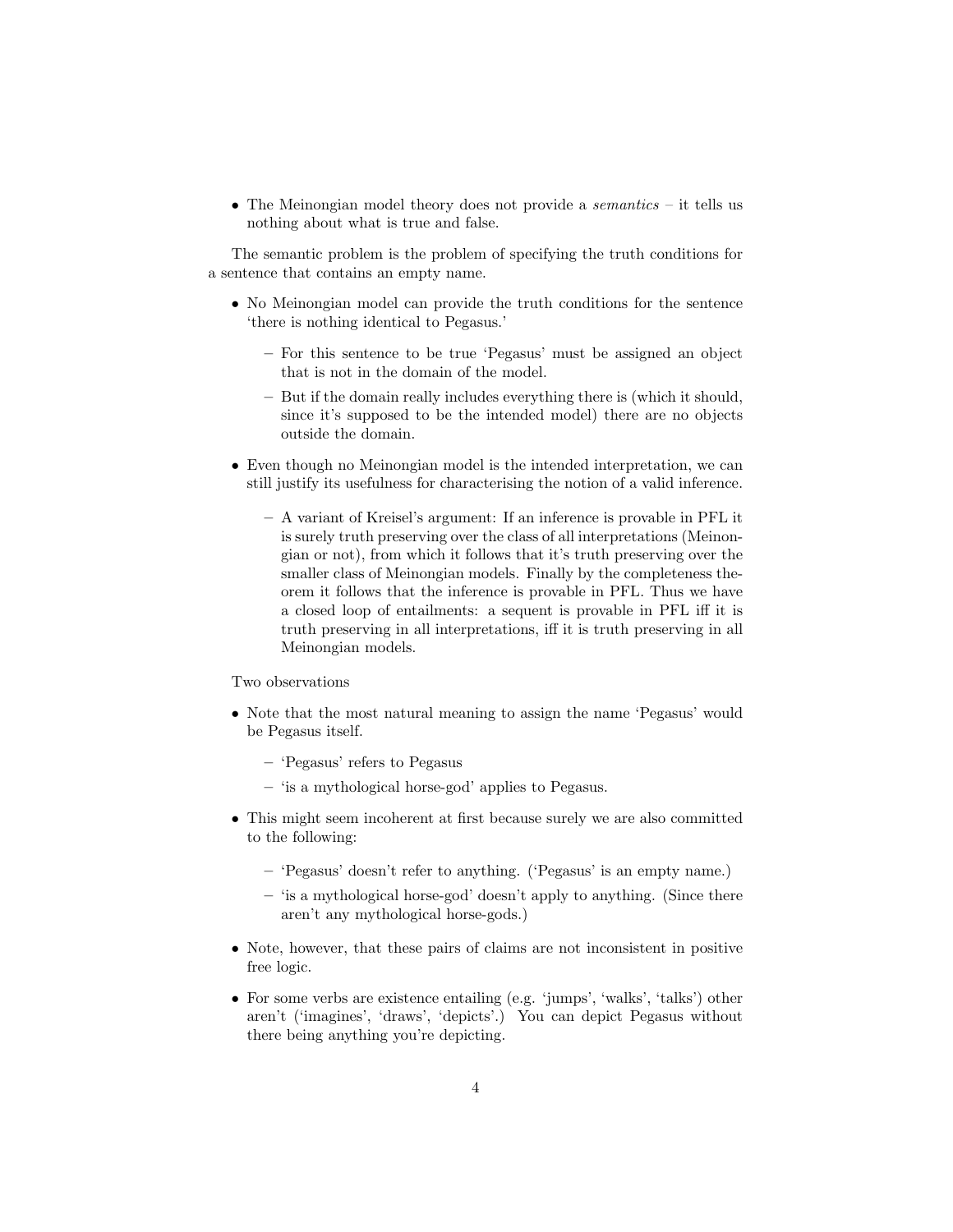My first thesis is that the verb 'refers' is not existence entailing (it belongs to the latter category.) Just as you can depict Pegasus without there being anything you're depicting, you can refer to Pegasus without there being anything you're referring to.

FIRST THESIS: 'refers' is not existence entailing.

Assuming the first thesis, with a bit of care, it is possible to give something like a Tarskian compositional semantics for a first order language containing empty names, by appealing to claims of the form "Pegasus' refers to Pegasus', and similar claims.

#### 5 The Metasemantic Problem

The metasemantic problem is this

What is it about our use of the word 'Sherlock Holmes' that ensures that we refer to Sherlock Holmes, and not (say) Pegasus?

The causal account

- Something like the causal account of reference is surely true: when the use of a name can be causally traced back a number of initial baptismal speech acts, these speech acts play an important role in fixing the names referent. There might be no single baptismal speech act but a network of introductory uses.
- Whether or not this account is true to the letter should not matter for my purposes. A simple case is best for illustration:
	- When a name is introduced by a baptismal speech act of the form 'let 'a' denote the  $F'$ , this act is appropriate when the conversational presuppositions entail that there is exactly one salient F.
	- When the background presuppositions are false (perhaps we sincerely believe that there is at least one horse-god, or we are engaging in a pretense) such a speech act still seems to be appropriate, and may even confer meaning to the name.
	- Once we learn that the presuppositions are false we can later report that, had those suppositions been true the thing we actually refer to with 'a' would be the thing that would have been  $F$ . (This
- In short the reason we pick out Holmes and not Pegasus with the name 'Sherlock Holmes' has to do with the counterfactual properties Holmes has which Pegasus doesn't. (Holmes, not Pegasus, would have been a detective living 221B Baker Street, had the presuppositions in which 'Sherlock Holmes' was introduced been true.)